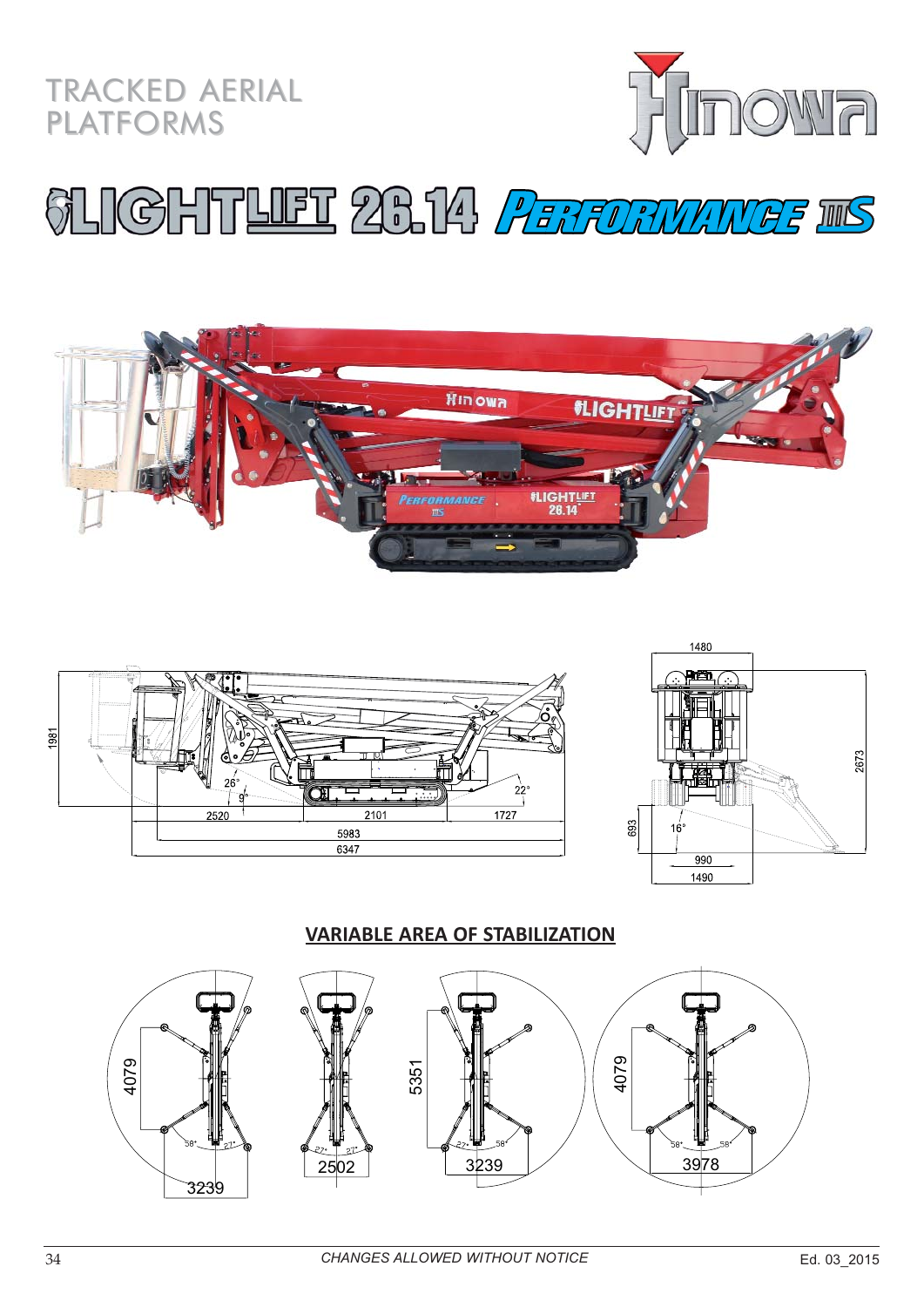

**TRACKED AERIAL PLATFORMS** 

## **IGHTLIET 26.14 PERFORMANGE INS**

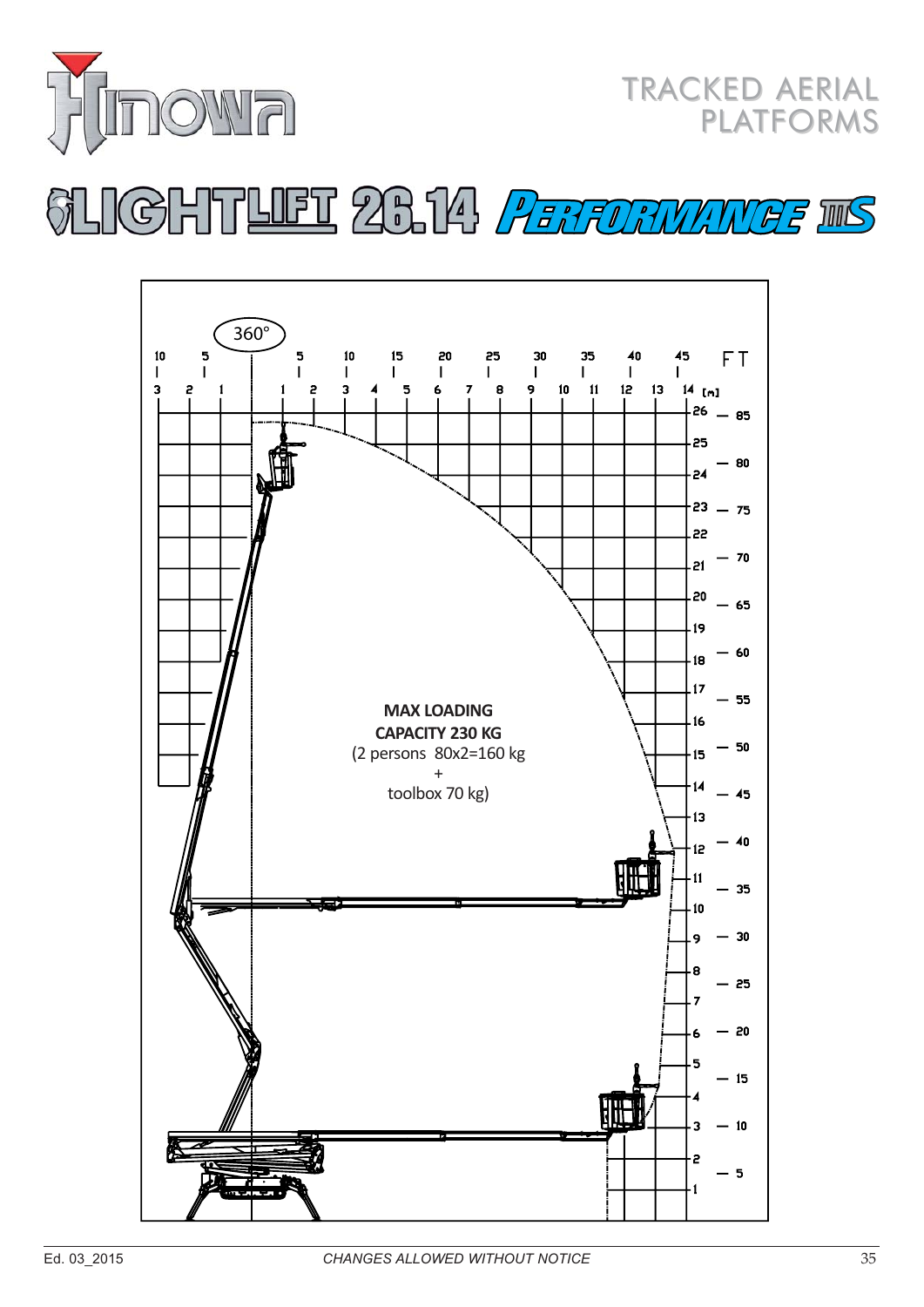### **TRACKED AERIAL PLATFORMS**



# **SLIGHTLIET 26.14 PERFORMANGE INS**

#### **DIESEL ENGINE**

#### **ELECTRIC MOTOR**

#### **HYDRAULIC PUMPS**

#### **TRACKED UNDERCARRIAGE**